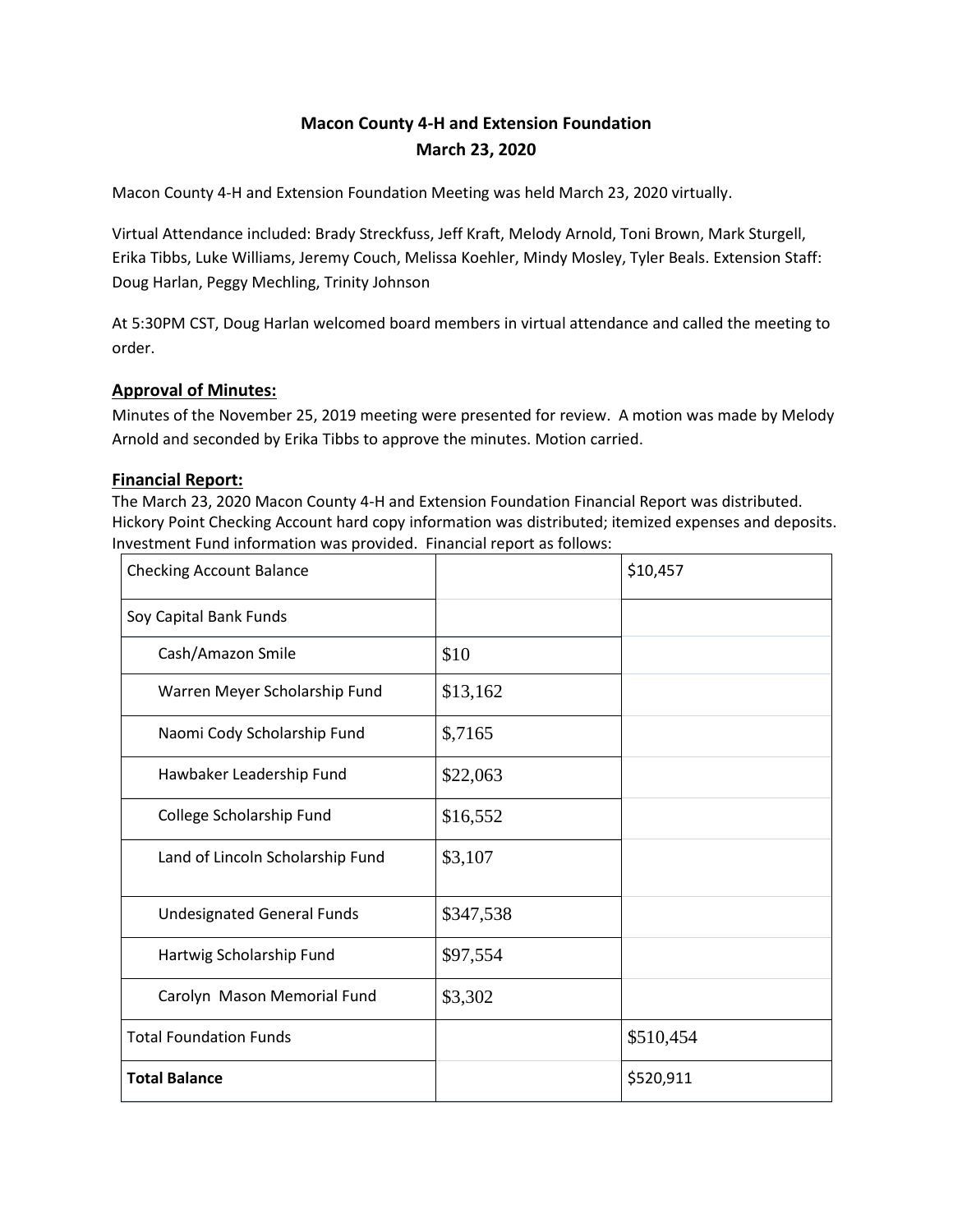Due to recent downturns in the market, it is likely that the investment account has lost most of the gains it saw during the past two years. Fundraising will be vital. A motion was made by Luke Williams and seconded by Tyler Beals to accept the report. The motion carried.

## **Scholarship Committee Report:**

Haley Ferrill, Scholarship Chairperson was not in attendance. Toni Brown gave an update on scholarship applications. Four total applications were received, with two being likely candidates depending on eligibility. There will likely be no physical presentations of awards, which will likely mean more time to award scholarships.

# **Fundraising Committee:**

The board is looking for a new head of the fundraising committee. Mark Sturgell will be reaching out to individuals to find a new one. The letter to potential donors has not yet been sent out. It is typically done in March or April every year, and typically generates approximately \$5,000 annually. There is the possibility the letter may be pushed to June this year due to ongoing COVID situation.

# **Board Development Committee:**

The board development committee also needs a new chair. Mark Sturgell will be sending out an email with criteria of what would be expected of a board development committee.

### **Awards Committee:**

Jeff Kraft gave an update on the awards committee. Mary Joe Stewart is a potential candidate for the Hawbaker Award, and an application is being processed. Discussion was held regarding Amy Lehman's potential award ceremony.

### **Other Business:**

The 2020 proposed foundation budget was presented to the board. The proposed budget is showing an \$18,500 shortfall due to some conservative projections and a large contribution to the DeWitt County fairground donation. Income projections for the grain wagon and the letter campaign were conservative due to previous years performance, but with upside potential. Luke Williams made a motion to accept the budget, with Toni Brown seconding. The motion carried.

The extension budget agreement calls for a \$7,500 contribution to the unit for both 2020 and 2021. Luke Williams made a motion to approve the \$7,500 contribution for 2019-2020, and Toni Brown seconded. Motion carried. Luke Williams made a motion to approve the \$7,500 contribution for 2020- 2021, seconded by Jeff Kraft. Motion carried.

A request for \$250 was made to continue to purchase a CSA box from Maddox Farms. The food is used by Caitlin Mellendorf, a nutrition and wellness educator, to prepare food and promote it on youtube. Toni Brown made a motion to approve the request, seconded by Tyler Beals. Motion carried.